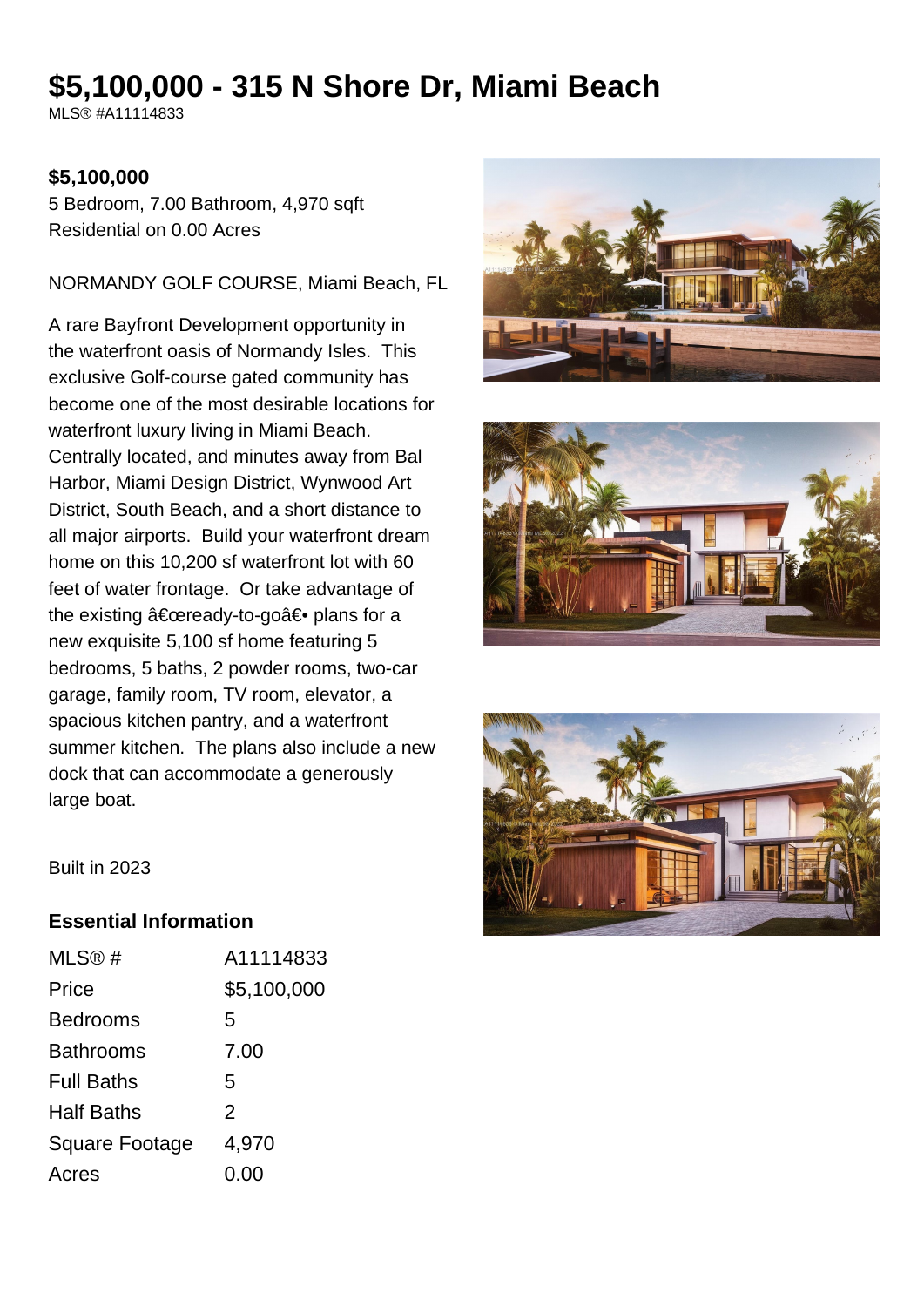| <b>Year Built</b> | 2023                                  |
|-------------------|---------------------------------------|
| <b>Type</b>       | <b>Residential</b>                    |
| Sub-Type          | <b>Single Family Residence</b>        |
| <b>Style</b>      | <b>Two Story</b>                      |
| <b>Status</b>     | Pending                               |
| Office            | <b>ONE Sotheby's International Re</b> |

# **Community Information**

| Address      | 315 N Shore Dr              |
|--------------|-----------------------------|
| Area         | 32                          |
| Subdivision  | <b>NORMANDY GOLF COURSE</b> |
| City         | Miami Beach                 |
| County       | Miami-Dade County           |
| <b>State</b> | FL                          |
| Zip Code     | 33141-2427                  |

## **Amenities**

| <b>Features</b> | Gated, Golf, Golf Course Community, Tennis Court(s)            |
|-----------------|----------------------------------------------------------------|
| Parking         | Covered, Driveway                                              |
| # of Garages    |                                                                |
| View            | Bay, Intercoastal                                              |
| Is Waterfront   | Yes                                                            |
| Waterfront      | Bay Front, Intracoastal Access, No Fixed Bridges, Ocean Access |

## **Interior**

| Interior       | Other              |
|----------------|--------------------|
| Appliances     | Other              |
| Heating        | Central            |
| Cooling        | <b>Central Air</b> |
| # of Stories   | 2                  |
| <b>Stories</b> | Two                |
|                |                    |

## **Exterior**

|              | Exterior Features Security/High Impact Doors, Deck, Fence, Lighting |
|--------------|---------------------------------------------------------------------|
| Roof         | Concrete                                                            |
| Construction | <b>Block</b>                                                        |

#### **Additional Information**

Date Listed October 27th, 2021